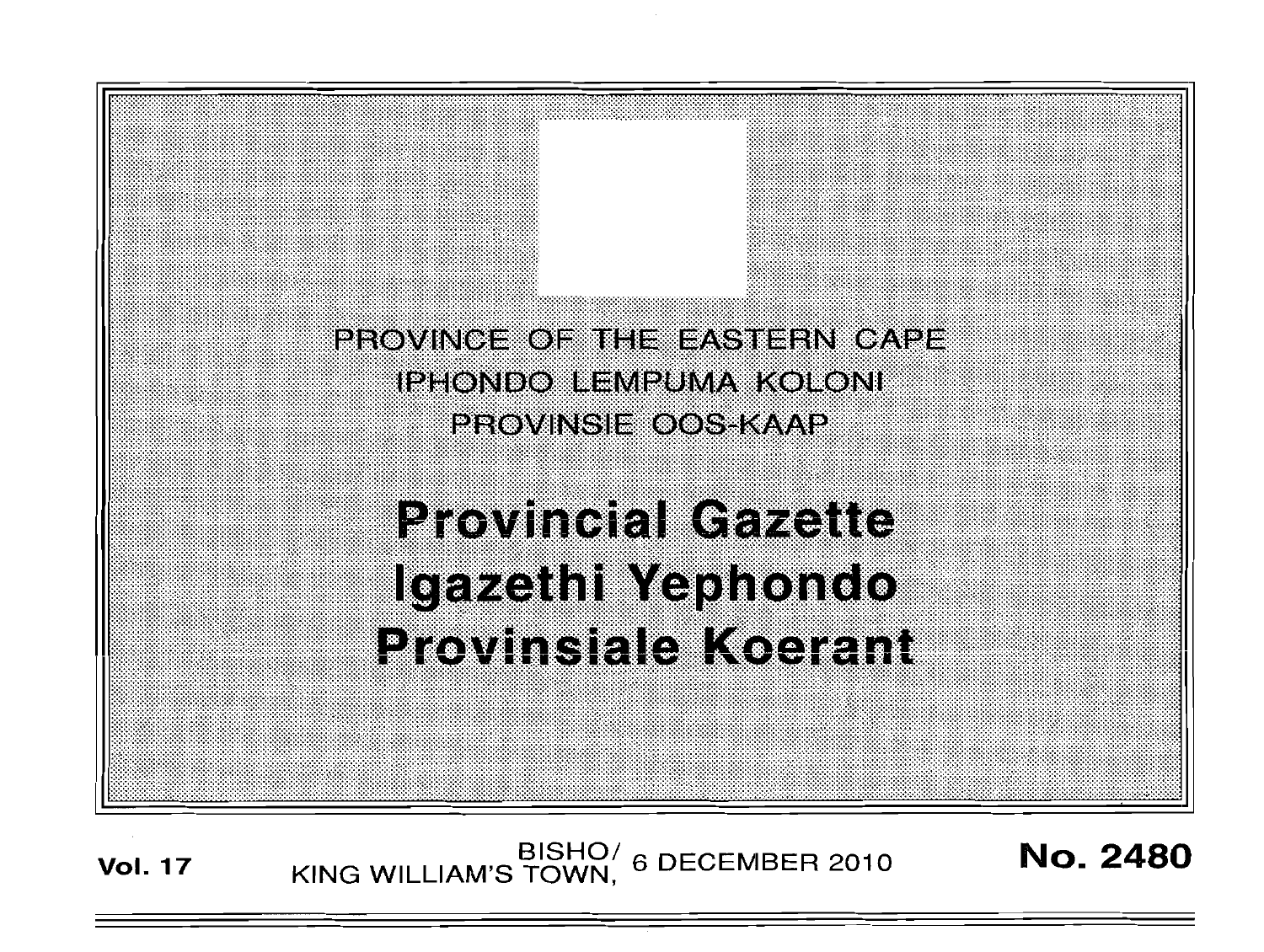## **IMPORTANT NOTICE**

**The Government Printing Works will not be held responsible for faxed documents not received due to errors on the fax machine or faxes received which are unclear or incomplete. Please be advised that an "OK" slip, received from a fax machine, will not be accepted as proof that documents were received by the GPW for printing. If documents are faxed to the GPW it will be the sender's responsibility to phone and confirm that the documents were received in good order.** 

**Furthermore the Government Printing Works will also not be held responsible for cancellations and amendments which have not been done on original documents received from clients.** 

| <b>CONTENTS • INHOUD</b> |                                                                                                                |             |                |
|--------------------------|----------------------------------------------------------------------------------------------------------------|-------------|----------------|
| No.                      |                                                                                                                | Page<br>No. | Gazette<br>No. |
|                          | <b>GENERAL NOTICE</b>                                                                                          |             |                |
| 382                      |                                                                                                                | з           | 2480           |
|                          | <b>LOCAL AUTHORITY NOTICE</b>                                                                                  |             |                |
| 131                      | Municipal Ordinance (20/1974): Nelson Mandela Bay Municipality: Closure: Portion of road adjoining Erven 50636 | з           | 2480           |
|                          | Munisipale Ordonnansie (20/1974): Nelson Mandelabaai Munisipaliteit: Sluiting: Gedeelte van openbare straat    | з           | 2480           |